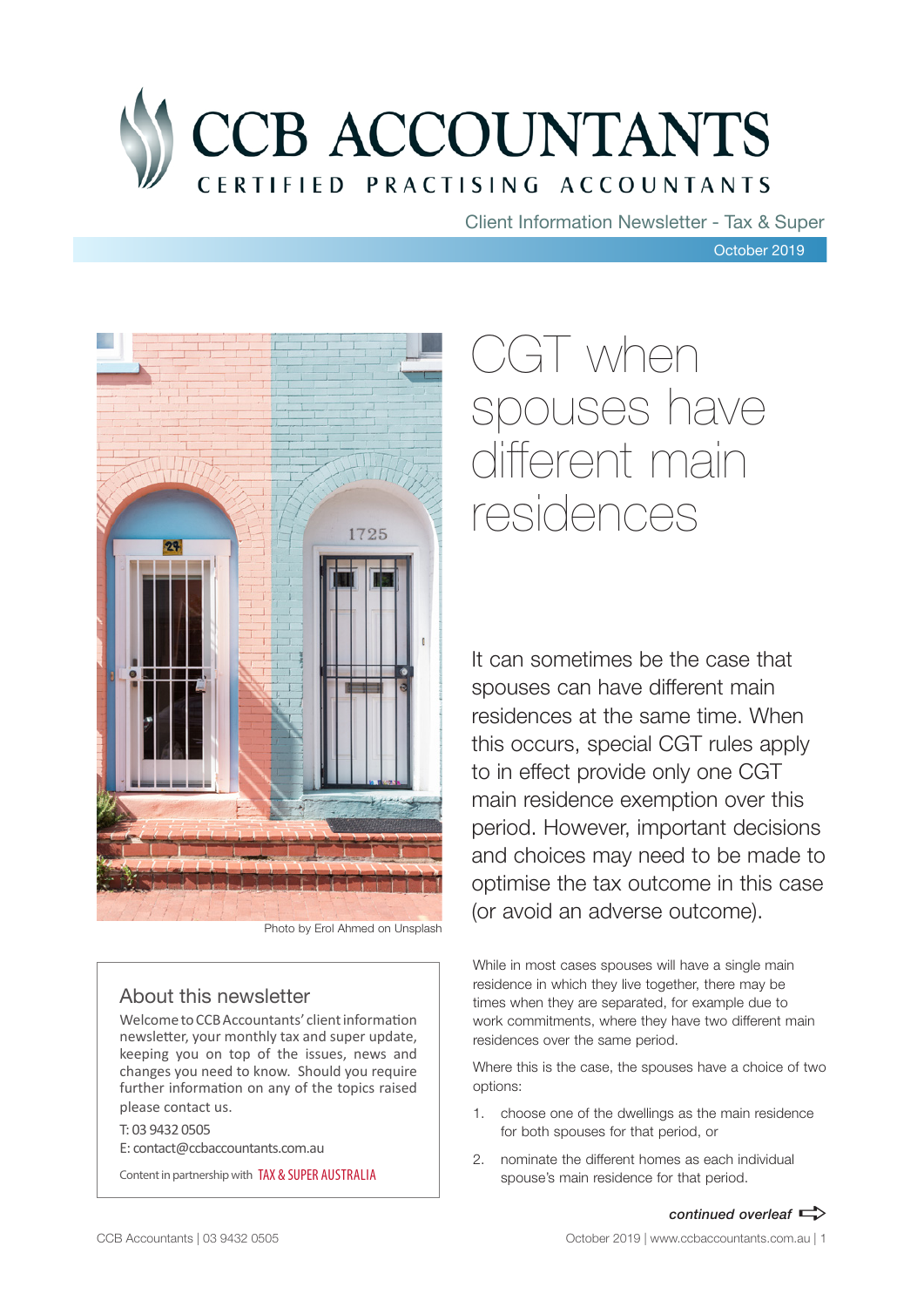### CGT when spouses have different main residences *cont*

### HOW OPTION 2 WORKS

Where option 2 is chosen, the application of the main residence exemption is determined as follows:

- where a spouse's interest in the nominated dwelling is 50% or less, the nominating spouse will be entitled to an exemption on that interest for the whole period where the spouses have different homes
- where the relevant interest is greater than 50%. the nominating spouse will only be entitled to an exemption in respect of that interest for half the period where the spouses have different homes.

Put simply, the spouse will either get half an exemption for the full period or a full exemption for half the period.

The same rules apply to their spouse. Namely, if they own 50% or less of the home they have nominated, they qualify for an exemption for their share. However where their spouse owns more than 50% of the home, their share is exempt but for only half the period where the spouses have different homes.

As a result, the upshot will be that the partial exemption CGT rules will apply to reflect the period that each spouse's interest in the respective homes did, or did not, qualify as their "CGT main residence" over their period of ownership of their interest in the homes.

See "How the rules can play out" below.

### OTHER THINGS TO NOTE

Other things to note about the application of the rule for spouses with different main residences at the same time include the following:

- a spouse need not have an interest in a dwelling nominated by both spouses as their main residence
- where spouses own a pre-CGT main residence, there is nothing to prevent them from nominating a post-CGT main residence as their main residence to preserve the exemption on both main residences
- a nomination can be made in respect of a residence which is treated as a main residence by way of the "absence concession" being applied to it, and
- the choice made by the spouses is evidenced by the way the spouses complete their relevant tax returns (ie a nomination does not need to be lodged with the ATO).

Finally, and crucially for these purposes, a "spouse" includes another person of any sex who an individual was either married to or where they lived with on a "genuine domestic basis" in a relationship as a couple, even if they are not legally married — so the rule applies to de-facto relationships also.

However this raises the often difficult issue of determining if, in fact, a "de-facto relationship" exists between the parties — and furthermore when such a relationship began (or ended) for the purposes of the application of this rule.  $\blacksquare$ 



### **HOW THE RULES CAN PLAY OUT**

Karl and Kerry jointly own a house in Brisbane that they purchased in 2005. They lived in the house together as their main residence up until November 2016. At this time, they purchase a \$700,000 townhouse in Melbourne where Karl was transferred to for three years by his employer in order to set up a new branch of the business. Karl has an 80% ownership interest in the townhouse and Kerry a 20% interest.

At the end of the three-year period in November 2019, Karl moves back to Brisbane and the Melbourne townhouse is sold for \$740,000.

For the three-year period when they lived apart, Karl nominates the townhouse as his main residence while Kerry nominates the home in Brisbane.

According to the tax rules, because he owned more than 50% of the townhouse, Karl will treat his interest in the townhouse as his main residence for half the period that they lived apart (one and a half years of the three-year period).

For Kerry, because her interest in the Brisbane property was 50% or less, she will treat her interest in the Brisbane property as her main residence for the three-year period that they lived apart.

The result will be that the partial exemption rules will apply to reflect the period that Karl's and Kerry's interest in the homes did not qualify as their "CGT main residence" over their period of ownership of these interests.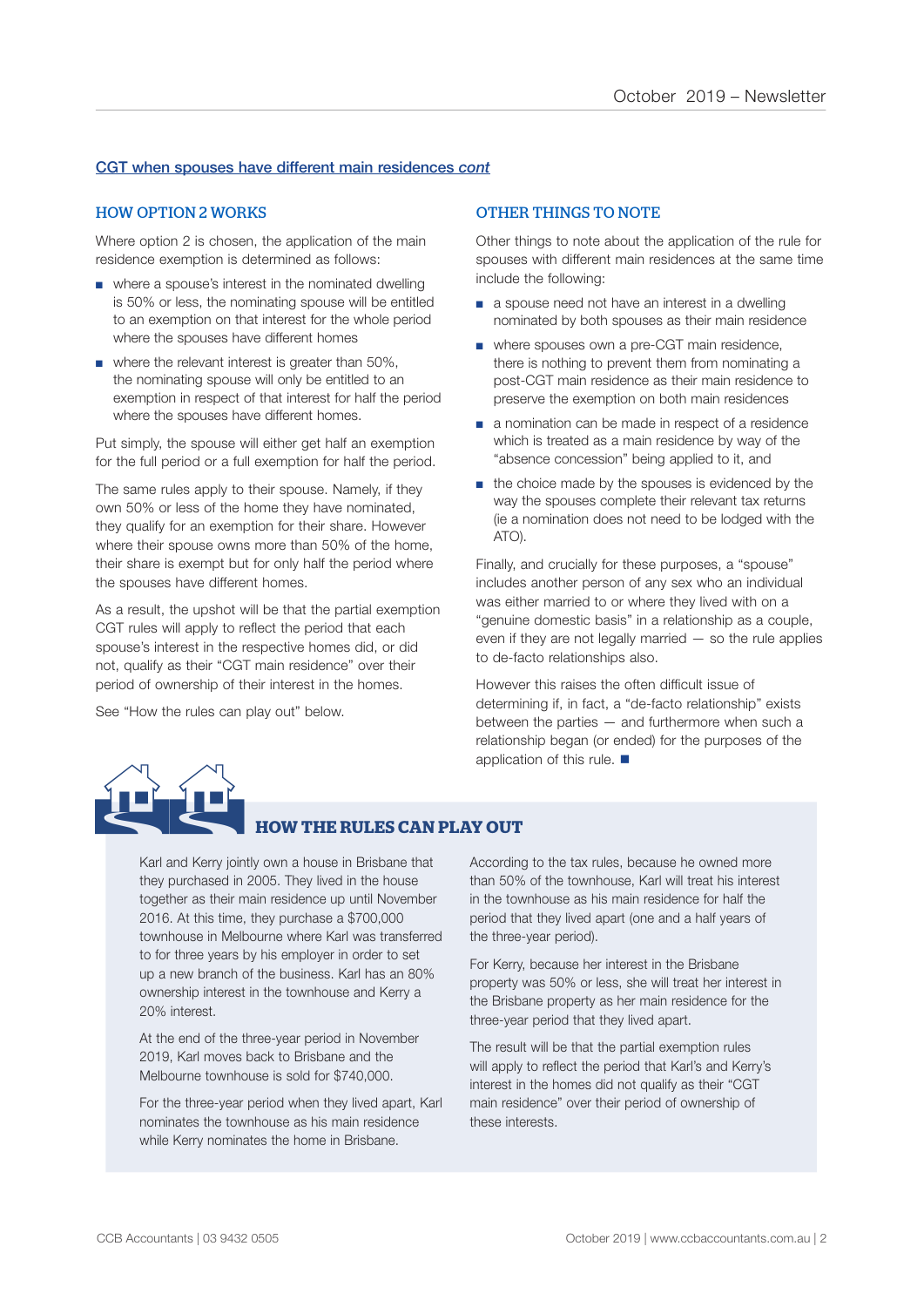

# The SMSF sector is growing by \$23,200 every minute

The latest statistical report from APRA has been released (here's a link to download it https://bit.ly/2ooF3EJ), which of course mainly focuses on the APRA-regulated superannuation funds in the retail and industry sectors.

But the APRA statistics also make passing mention of ATO-regulated funds, the SMSF sector, which from June 2018 to June 2019 grew in total assets from \$735.4 billion to \$747.6 billion — an increase of \$12.2 billion. For a bit of fun, you can think of that equalling roughly \$33.4 million each day, \$1.4 million each hour, or \$23,200 every minute.

The number of SMSFs over that period grew from 581,853 to 599,678 — a jump of 17,825 funds (an establishment rate of just shy of 50 new funds every day).

The overall total of superannuation assets to the end of June 2019 was \$2.87 trillion, an increase of 6.1% over the year.

Of APRA-regulated funds, the statistics show that industry funds grew in assets by 13.8% over the year to June 2019, with the retail sector recording an increase of 0.51%. That trend was shown by the prudential regulator to be particularly emphasised over the last three months of the income year, with the industry fund share of assets increasing 6% compared to a retail funds growth of 0.36%.

Photo by Samuel Zeller on Unsplash

A year ago, APRA's statistics had industry and retail funds much closer in terms of their control over the proportion of total retirement saving assets, with industry funds holding 23.4% and retail 23%. The 2018- 19 results show those figures now standing at 25% and 21.8%.

Investments of APRA-regulated funds over the year showed 50.9% invested in shares (24.4% in international listed equities, 22.4% Australian equities, and 4% in unlisted). Fixed income accounted for 21.6% of investment, with cash at  $9.8\%$ .

This information has been prepared without taking into account your objectives, financial situation or needs. Because of this, you should, before acting on this information, consider its appropriateness, having regard to your objectives, financial situation or needs.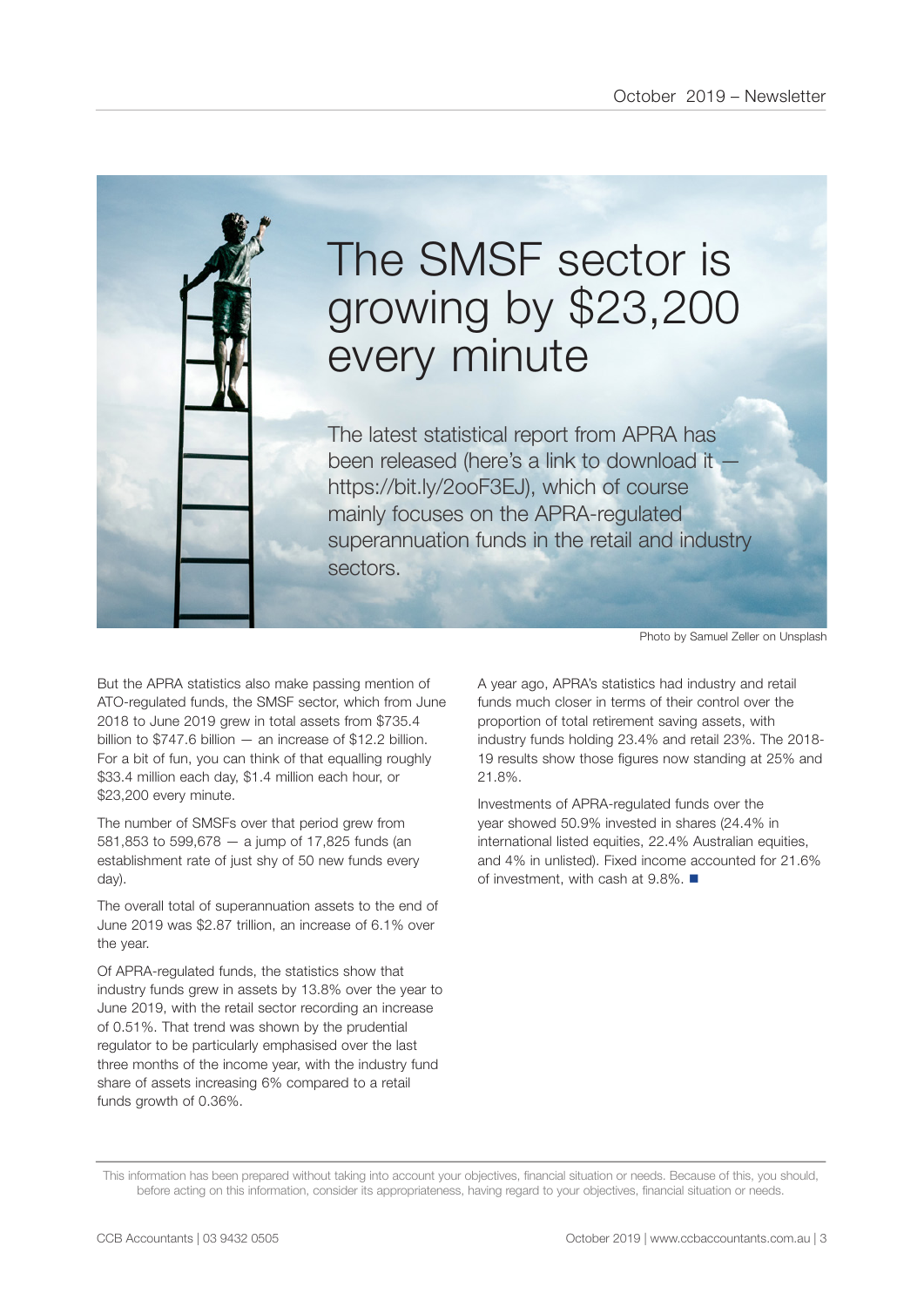

Photo by Heather Gill on Unsplash

### Fictions (and facts) about work expense deductions

here can be varied sources for some of the myths about tax deductions —pub-talk, BBQ-banter, hairdresser-homilies, what-your-taxi-driver-just-heard and many others. We sort out fact from fiction.

This year's tax time saw media reports about various outlandish tax claims — for example the ATO being faced with claims for dental expenses, gambling losses, Lego sets, sunscreen (and an umbrella) for cigarette breaks, and even the cost of a wedding reception (all rejected, by the way).

How certain myths are started about what can or can't be claimed on tax is anyone's guess, but it is these snippets of misinformation about allowable tax deductions that can lead unaware taxpayers to make incorrect claims — and get the taxman's attention. Here are some of the most common.

**Fiction:** Everyone can automatically claim \$150 for  $\sqrt{\ }$  clothing and laundry, 5,000km under the cents per kilometre method for car expenses, or \$300 for workrelated expenses, even if they didn't spend the money.

**Fact:** There is no such thing as an "automatic" or<br>  $\bigotimes$  "standard deduction". Substantiation exceptions<br>
provide relief from the need to keep receipts in certain "standard deduction". Substantiation exceptions provide relief from the need to keep receipts in certain circumstances. While you don't need receipts for claims under \$300 for work-related expenses, \$150 for

laundry expenses (note: this is for laundry expenses only and does not include clothing expenses) or if you are claiming 5,000km or less for car expenses under the cents per kilometre method, you still must have spent the money, it must be related to earning your income, and you must be able to explain how you calculated your claim.

**Contain:** I don't need a receipt, I can just use my bank or credit card statement.

**Fact:** To claim a tax deduction you need to be<br>able to show that you spent the money, what you spent it on who the supplier was and when you paid able to show that you spent the money, what you spent it on, who the supplier was, and when you paid. Bank or credit card statements alone don't have this information. The only time you don't need these details is if substantiation exceptions apply.

**名 Fiction:** I can claim makeup that contains sunscreen if I work outside.

**Fact:** We all like to look good, but cosmetics are<br> **ED** usually a private expense and the addition of sun<br>
protection does not make it deductible. It may however usually a private expense and the addition of sun protection does not make it deductible. It may however be deductible if the primary purpose of the product is protection from sun damage (that is, it has a high SPF rating), and that the cosmetic component is incidental, and you need to work outdoors in the sun.

*continued on page 6*  $\Rightarrow$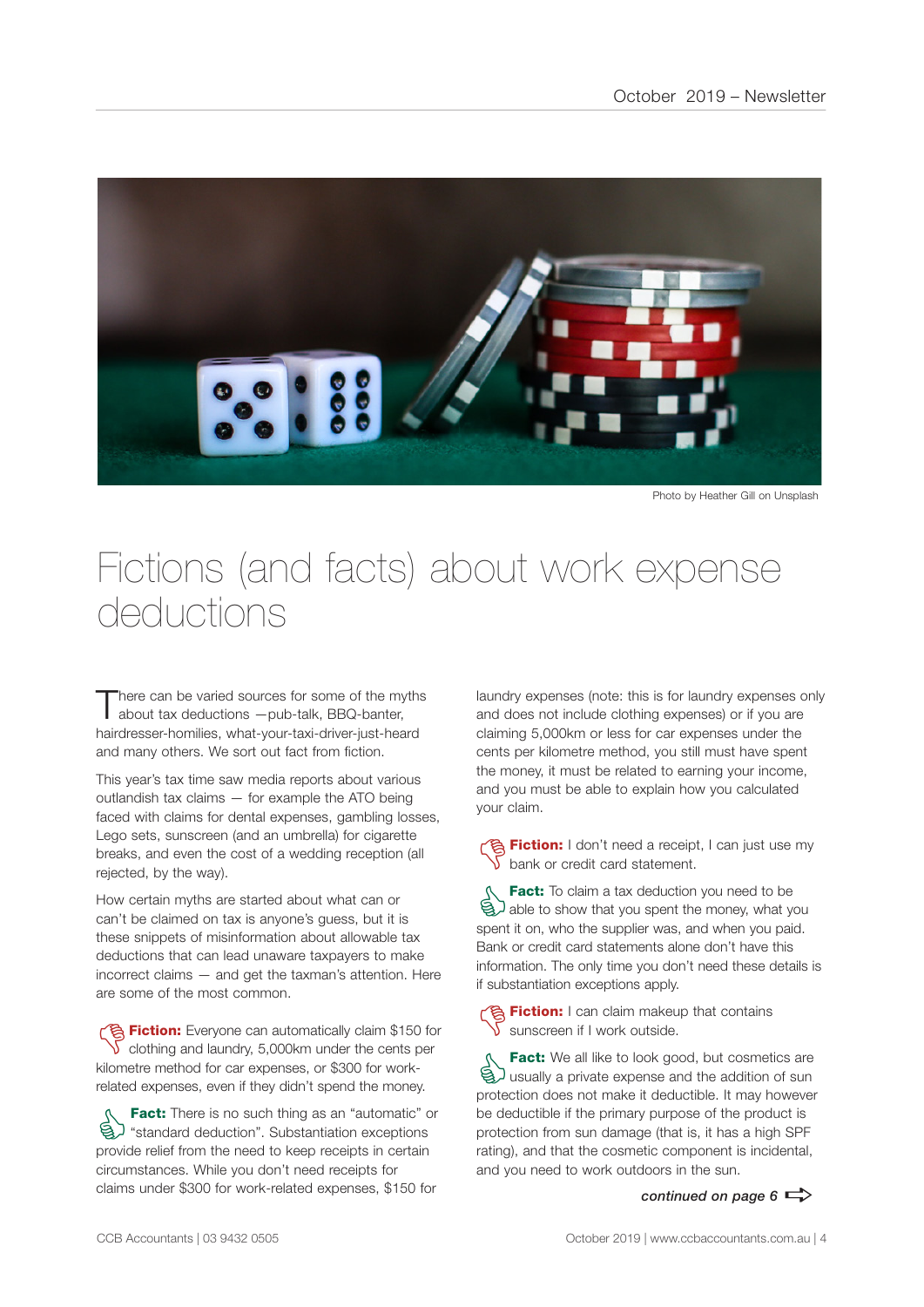

# An FBT reporting exclusion for personal security concerns

The ATO has plans in place that it can put into operation to relieve certain employers from reporting all the fringe benefits they provide to staff. The measure however is only triggered where it can be shown that employees' personal safety is at risk or under threat.

Note that the term "security concerns" in relation to the personal security of an employee also takes in associates of that employee (for example, a relative). Such concerns may arise from (but are not restricted to) threats of death, assault, kidnapping or serious bodily harm.

Providing benefits in the form of personal security measures to protect an employee and their family at their home is considered to be a taxable fringe benefit. Relevant measures can include, but may not be limited to:

Photo by Liam Tucker on Unsplash

- residential burglar alarms
- personal protective equipment
- protective modifications to a car
- drive-by security patrols
- body guards.

It is generally the case that if the total taxable value of certain fringe benefits provided to an individual employee in an FBT year (1 April to 31 March) exceeds \$2,000, an employer must record the grossed-up taxable value of those benefits in their employee's income statement (payment summary) for the relevant income year.

However, subject to certain conditions, a fringe benefit provided to address security concerns relating to the personal safety of an employee (or associate) may be an excluded fringe benefit. This means the employer:

- *is not required* by the ATO to report these fringe benefits on income statements, but
- *is required* to pay FBT on the taxable value of the benefits provided.

For the reporting exclusion to apply, the ATO requires that:

■ the benefit must address a security concern that relates to the personal safety of an employee (but not their property)

*continued overleaf*  $\Rightarrow$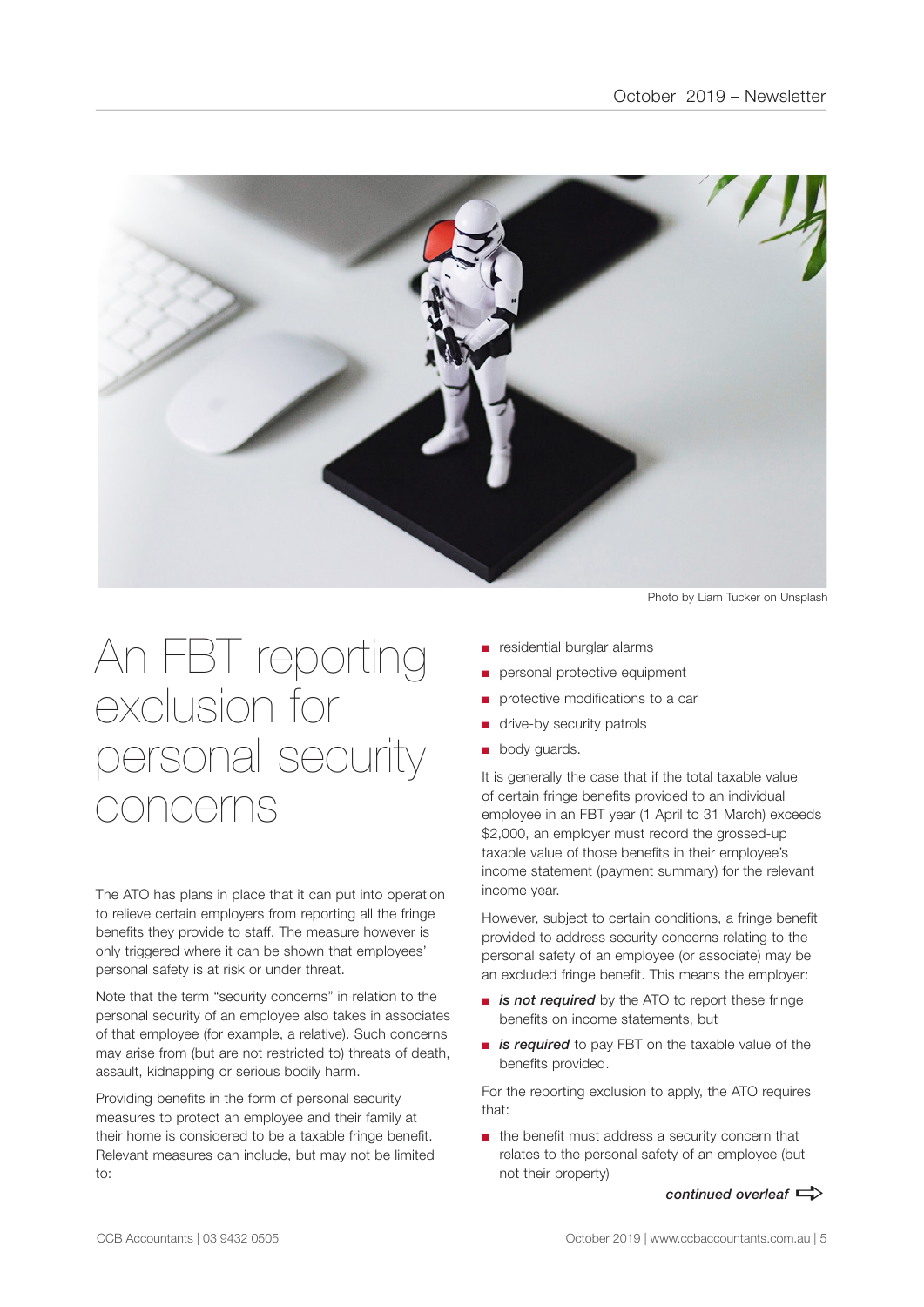### An FBT reporting exclusion for personal security concerns *cont*



- it is in respect of their employment
- the benefit provided is consistent with a threat assessment made by a person recognised as competent to make such assessments (more below).

Security concerns may also arise even though there are no demonstrated threats by identified individuals. The ATO accepts, for example, that concerns may arise due to the nature of an employee's responsibilities and operational duties, or the contacts an employee makes in the course of these duties. Threat assessments must be provided by a person who is recognised as being competent to do so by a relevant accrediting industry group or government body. But note that in the absence of a relevant industry or government body, the Commissioner of Taxation has the discretion to recognise a person as capable of carrying out threat assessments.

Employers seeking to have the ATO exercise this discretion must make the request in writing and should include the full name, qualifications and experience of the person seeking to make the threat assessment.  $\blacksquare$ 

#### Fictions (and facts) about work expense deductions *cont*

**The Fiction:** I can claim my gym membership because I need to be fit for work.

**Fact:** While you might like to keep fit, there are<br>
and only a very small number of people who can<br>
claim own memberships such as special operations only a very small number of people who can claim gym memberships, such as special operations personnel in the Australian Defence Force. To be eligible, your job would have to depend on you maintaining a very high level of fitness, for which you are regularly tested.

**Fiction:** I can claim all my travel expenses if I add  $\sqrt{\ }$  a conference or a few days' work to my holiday.

**Fact:** If you decide to add a conference or some<br>  $\bigotimes$  work to your holiday, or a holiday to your work trip<br>
you must apportion the travel expenses between the work to your holiday, or a holiday to your work trip, you must apportion the travel expenses between the private and work-related components, and only claim the work-related component.

Fiction: I can claim my work clothes because my  $\sqrt{\ }$  boss told me to wear a certain colour.

**Fact:** Unless your clothing is a uniform that is<br>
a unique and distinct to your employer, or protection<br>
or occupation-specific clothing you are required to your unique and distinct to your employer, or protective or occupation-specific clothing you are required to wear to earn your income, you won't be able to claim it. Plain clothes, like black pants, are not deductible even if your employer told you to wear them.

**Fiction:** I can claim my pay television subscription because I need to keep up-to-date for work.

**Fact:** A subscription to pay television is not<br> **G** ordinarily deductible. Keeping up-to-date on<br>
news current affairs and other general matters us ordinarily deductible. Keeping up-to-date on news, current affairs and other general matters usually will not have a sufficiently close connection with your employment activities to provide a basis for deducting these subscriptions. They are essentially private expenses.

Fiction: I can claim home to work travel because I  $\sqrt{\ }$  need to get to work to earn my income.

Fact: For most of us, home to work travel is a brivate expense.

**Fiction:** I've got a capped phone and internet plan, so I can claim both business and private phone calls and internet usage.

**Fact:** Unless you only use your phone and internet<br>  $\bigotimes$  for work, you have to apportion the cost between<br>
Work-related and private usage and only claim the workfor work, you have to apportion the cost between work-related and private usage and only claim the workrelated portion of your expenses.  $\blacksquare$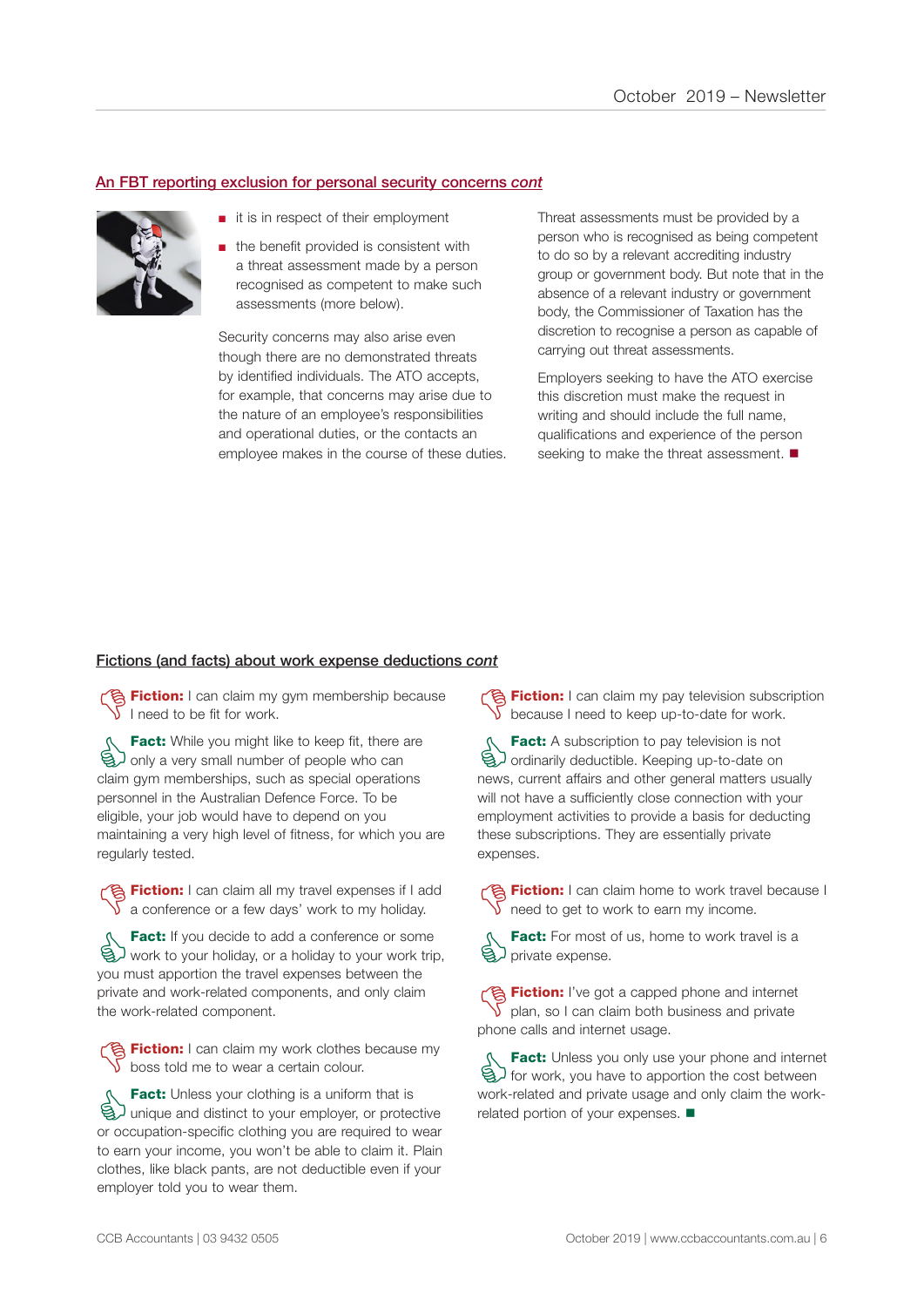

Since event-based reporting started for SMSFs from 1 July 2018, the ATO says that for the larger part, SMSF trustees have mostly adjusted to the new requirements.

Now that an entire income year under the transfer balance account report (TBAR) regime is complete, some teething problems have emerged. A big one for the ATO has been the high number of commutation authorities that have been unnecessarily issued. The ATO says more than 50% of these were revoked due to it consequently receiving amended reporting.

### EVENTS THAT NEED TO BE REPORTED

Every SMSF must now report certain events in the ATO's event-based reporting framework by the due dates (see table on the following page).

An SMSF must report events that affect a member's transfer balance, including:

- details of pre-existing income streams (including value and type) being received on 30 June 2017 that
	- continued to be paid to them on or after 1 July 2017
	- were in retirement phase on or after 1 July 2017
- details of new retirement phase and death benefit income streams including value and type (when a death benefit income stream is reversionary, the start date will be the date on which the member died)
- **•** details of LRBA payments (including the value and date of each relevant payment) if the LRBA was entered into on or after 1 July 2017 (or a pre-existing LRBA was re-financed on or after 1 July 2017) and the payment results in an increase in the value of the member's interest that supports their retirement phase income stream
- compliance with a commutation authority issued by ATO
- details (including value) of personal injury (structured settlement) contributions
- details (including value) of commutations of retirement phase income streams that occur on or after 1 July 2017.

If no event occurs, there is nothing to report.

### SOME EXCLUSIONS FROM REPORTING

Events that an SMSF does not need to report include:

- any pension payments made on or after 1 July 2017
- investment earnings and losses that occurred on or after 1 July 2017
- when an income stream ceases because the interest has been exhausted
- $\blacksquare$  the death of a member

*continued overleaf*  $\Rightarrow$